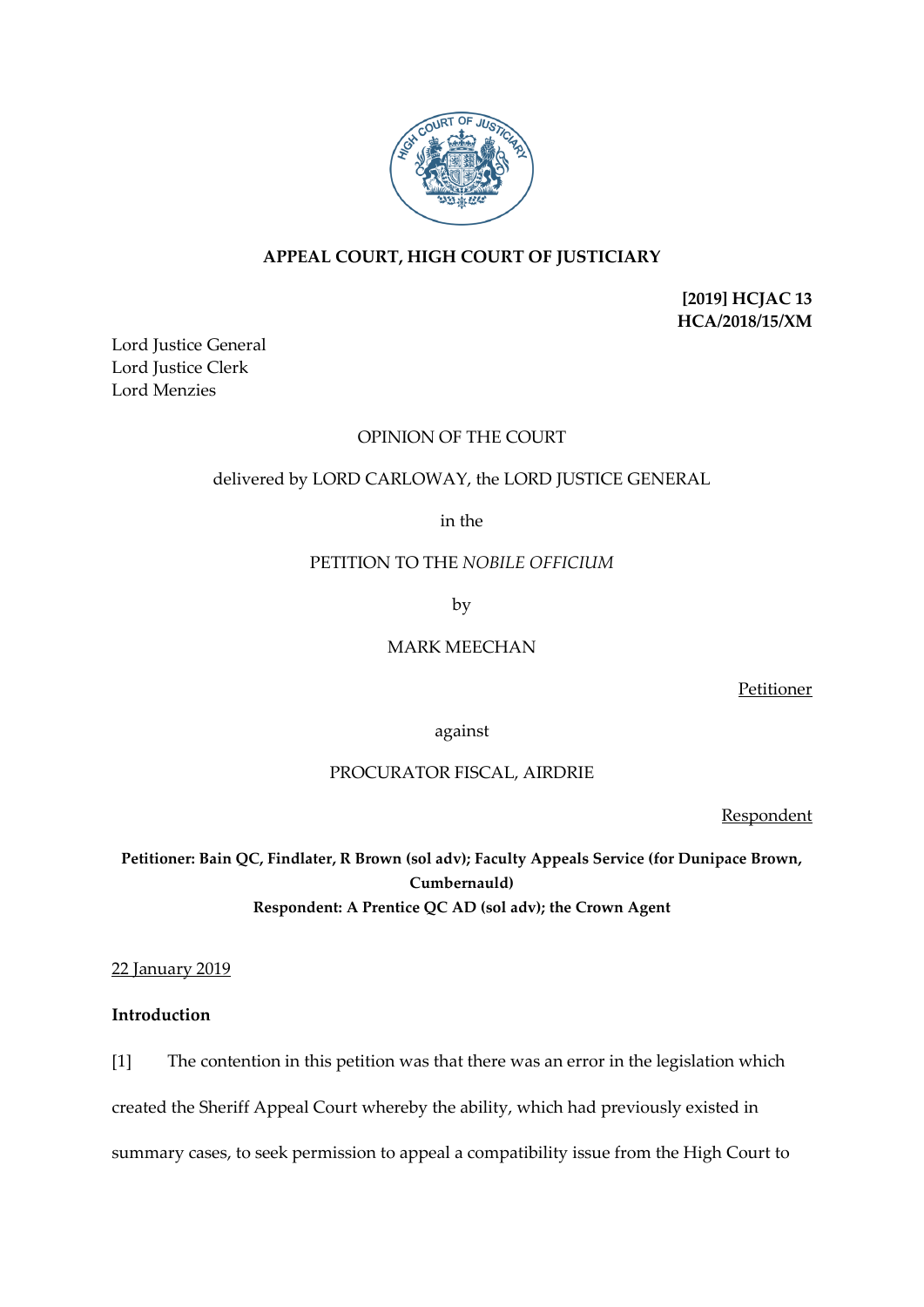the United Kingdom Supreme Court, was accidentally omitted in relation to cases in which leave to appeal to the SAC from the verdict of a sheriff had been refused. It was maintained that this was a lacuna which required to be filled by the use of the extraordinary *nobile officium* of this court. This would be achieved by this court by granting (or not granting) permission to appeal the sift decision of the SAC, not to the High Court as the final criminal court of appeal in Scotland, but directly to the UK Supreme Court.

### **Legislation**

[2] The Criminal Procedure (Scotland) Act 1995 (as amended by the Courts Reform

(Scotland) Act 2014) provides:

"175 ... (2) Any person convicted ... in summary proceedings may, with leave granted in accordance with section 180 ... of this Act, appeal ... to the Sheriff Appeal Court –

- (a) against such conviction ...
- ...

180.-(1) The decision whether to grant leave to appeal for the purposes of section 175(2)(a) ... of this Act shall be made by an Appeal Sheriff of the Sheriff Appeal Court ...

...

(4) Where leave to appeal is refused under subsection (1) ... the appellant may ... apply to the Sheriff Appeal Court for leave to appeal."

The test for the grant of leave is whether there are "arguable grounds" disclosed in the

papers. If these grounds are not present, leave must be refused (s  $180(1)(a)$  and (b),  $(5)(a)$ 

and (b)). If leave is granted, the appeal proceeds to a hearing on the stated case, which will

have been drafted by the sheriff following an application by the convicted person at the

conclusion of the sheriff court proceedings (s 176).

[3] In relation to an onward (second) appeal, the 1995 Act (as so amended) provides: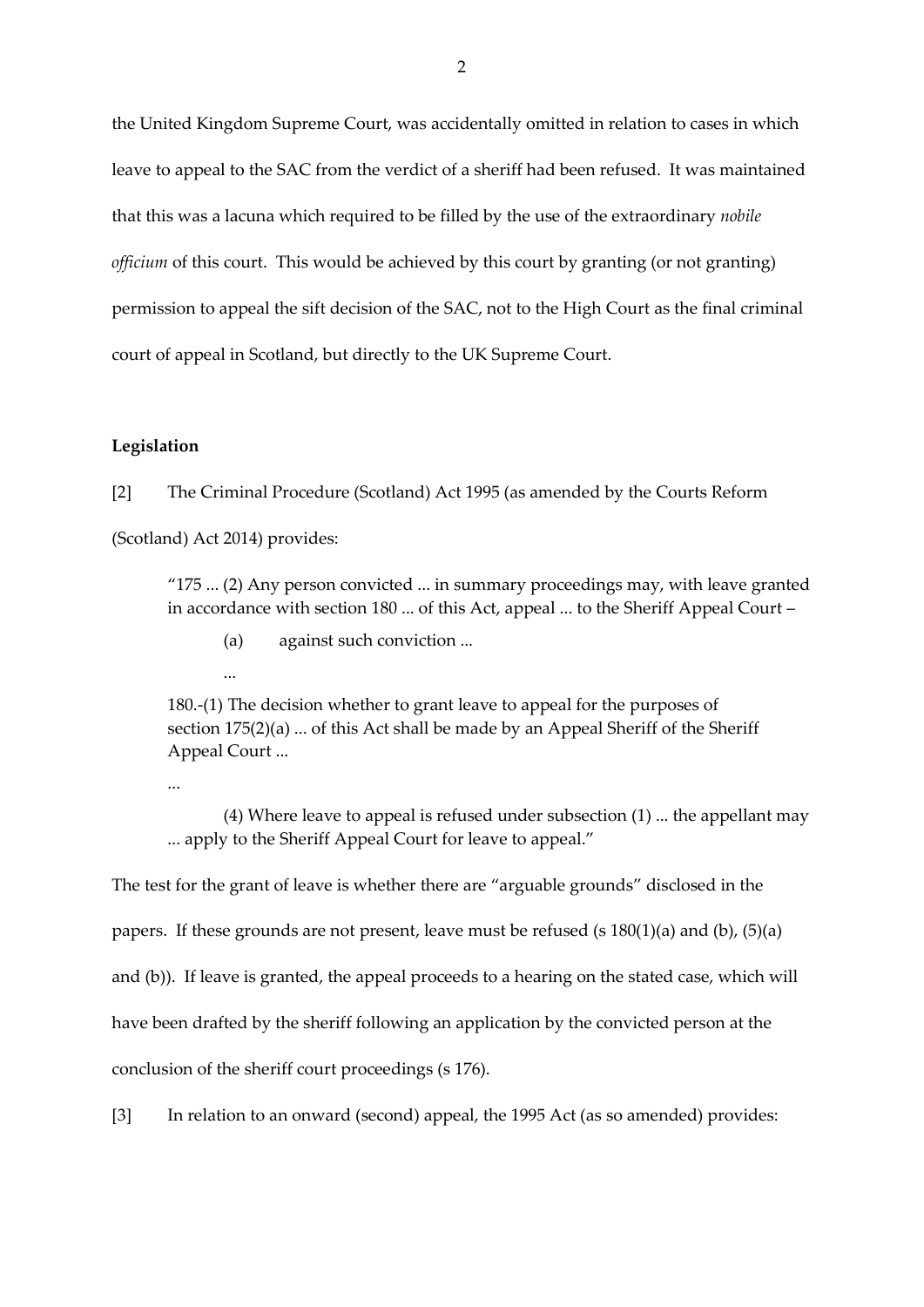"194ZB.-(1) An appeal on a point of law may be taken to the High Court against any decision of the Sheriff Appeal Court in criminal proceedings, but only with permission of the High Court.

(2) An appeal under subsection (1) may be taken by any party to the appeal in the Sheriff Appeal Court.

(3) The High Court may give permission for an appeal ... only if it considers that –

(a) the appeal would raise an important point of principle or practice, or

(b) there is some other compelling reason for the Court to hear the appeal."

An application for permission is initially determined by a single judge at the High Court (s 194ZD) but, if it is refused, the applicant can apply to the High Court (ie a quorum of three judges; s 194ZE(4)) for permission (s 194ZE(1)). If permission is granted, the appeal proceeds by way of a Note of Appeal.

[4] Every interlocutor of the High Court in disposing of an appeal relating to summary proceedings is "final and conclusive and not subject to review by any court whatsoever" (s 194ZK) unless either: (a) the case is referred to the High Court by the Scottish Criminal Cases Review Commission (1995 Act, part XA); or (b) an appeal is taken to the United Kingdom Supreme Court against the determination of any compatibility issue (s 288AA(1)). Such an appeal can only be taken with the permission of the High Court or the UK Supreme Court (s 288AA(5)). The provisions in the 1995 Act relative to compatibility issue appeals were introduced by the Scotland Act 2012. Interspersed with these provisions is express provision for the sheriff or Sheriff Appeal Court to refer any compatibility issue to the High Court (s 288ZB). The Lord Advocate or the Advocate General can require the sheriff or SAC to do so.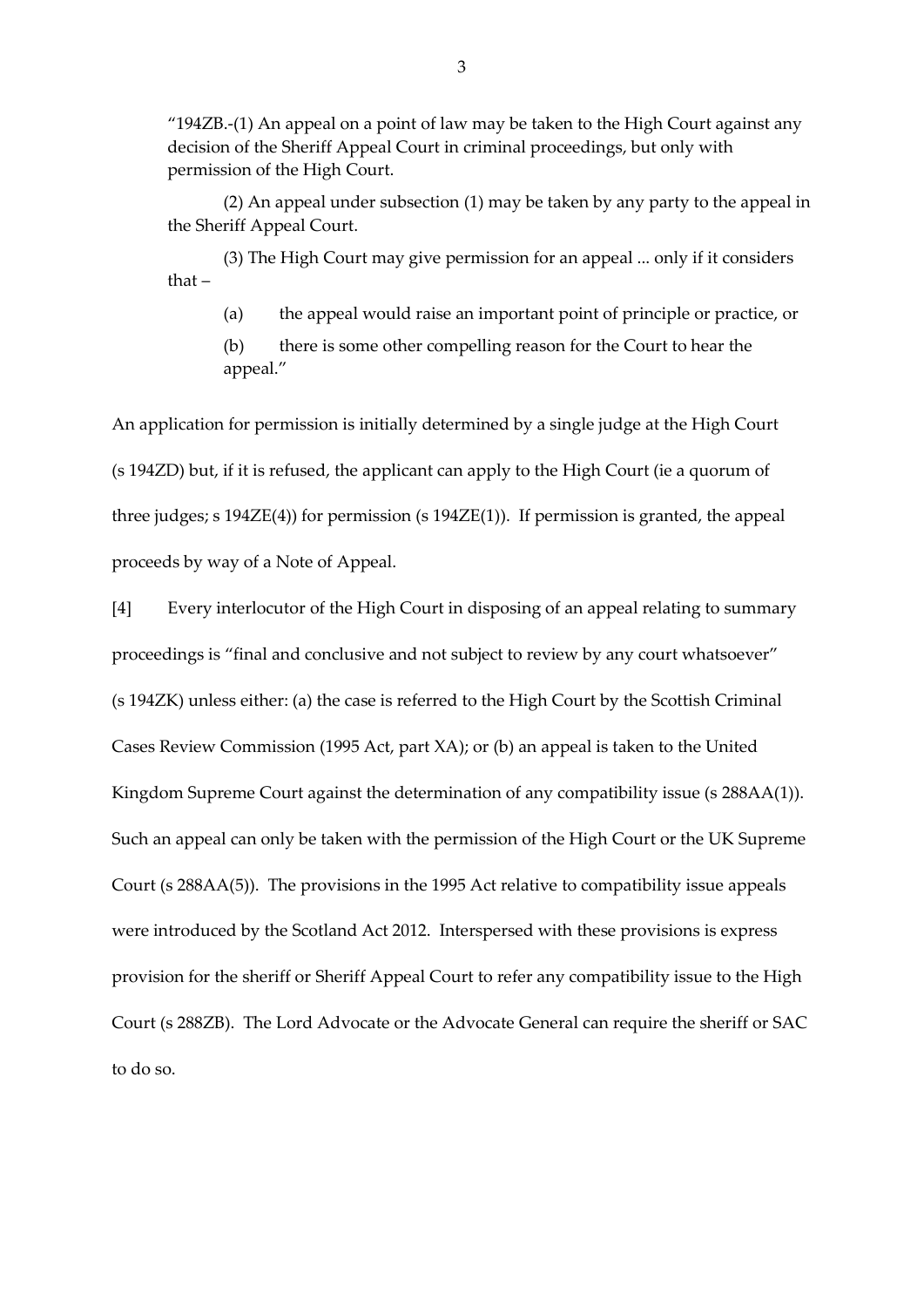### **The Stated Case**

[5] On 20 March 2017, at Airdrie Sheriff Court, the petitioner was convicted on a summary complaint of a contravention of section 127(1)(a) of the Communications Act 2003. The charge was that, on 11 April 2016 at an address in Coatbridge, he had sent, by means of a public electronic communications network (You Tube), a video which was grossly offensive and threatening (menacing) in nature. It was alleged that the offence was aggravated by religious prejudice and racism, contrary to, respectively, section 74 of the Criminal Justice (Scotland) Act 2003 and section 96 of the Crime and Disorder Act 1998. On 23 April 2018, the petitioner was fined £800.

[6] The sheriff prepared a stated case on the application of the petitioner. In this, the sheriff found in fact that the petitioner had created and controlled a video channel on You Tube using an alias, namely "Count Dankula". The channel said that it provided "offensive social comedy and skits that get people thrown in prison".

[7] The petitioner's girlfriend owned a dog. Sometime prior to 11 April 2016, the petitioner had spent some days training this dog to react to certain commands and other activities. He recorded the dog's reactions on that date and created a 2½ minute video entitled "M8 Yer Dugs a Nazi" using his recording of the dog spliced with archive Nazi material.

[8] The video started with the petitioner stating that his girlfriend thought that her dog was very cute and adorable, so he thought that he would turn the dog into the least cute thing he could think of; namely a Nazi. The centrepiece of the video consisted of the appellant repeating the phrase "gas the Jews" as a command to the dog, to which the dog then reacted. The video also showed the dog responding to the exclamation "Sieg Heil" (hail victory), by raising its right paw whilst watching a recording of the Nuremberg rally.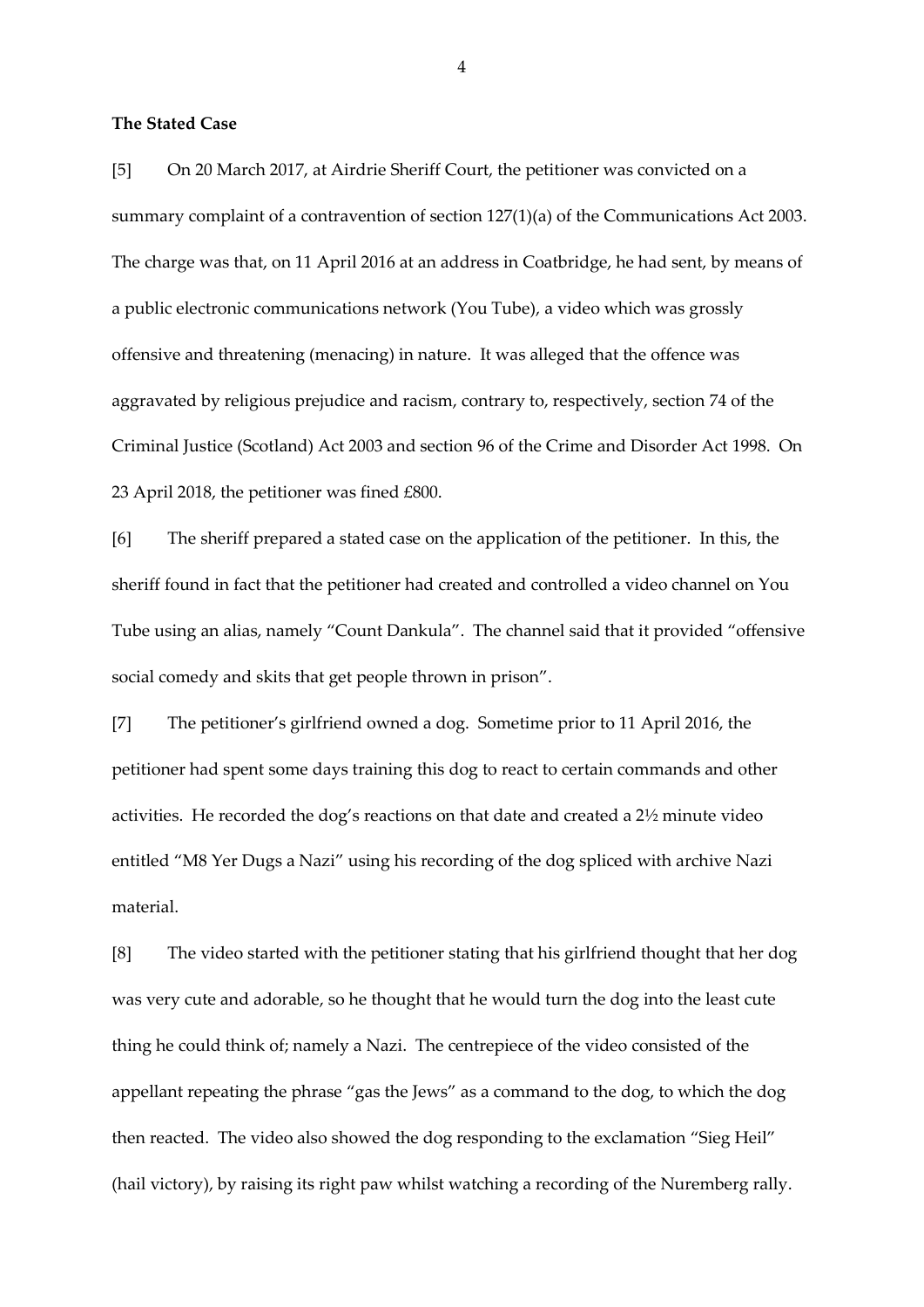This was interspersed with flashing images of Hitler and swastikas, accompanied by strident music.

[9] Although the petitioner had maintained in his defence that he had made the video simply to annoy his girlfriend and to produce a comic effect, the sheriff found in fact that:

"20 ... the primary purpose of the [petitioner] making the video was not to annoy [his girlfriend]: it was to make a highly offensive video for sharing on his You Tube channel for consumption by him and his subscribers; the [petitioner] willing (*sic*) for the video to be shared and viewed by anyone in the world".

This finding is not the subject of challenge in the stated case.

[10] The sheriff analysed the law under section 127 of the 2003 Act by considering the *dicta* in *DPP* v *Collins* [2006] 1 WLR 2223 (at paras 7-12 and 21-22) to the effect that whether a message was grossly offensive was a question of fact. The sheriff found in fact that the video was grossly offensive and would be found to be so by a reasonable person. The repeated use of "gas the Jews" and similar phrases had a menacing character and reasonably caused apprehension within the Jewish community. The appellant had known that the video would be likely to be regarded as grossly offensive and menacing to Jewish people, or at least recognised the risk that it would be taken as such. The offence was aggravated by both racism and religious prejudice.

[11] Prior to being addressed by the petitioner at the conclusion of the trial, the sheriff had noticed that a written argument had been lodged by the petitioner, but not yet touched upon. In it, there was an oblique reference to Article 10 of the European Convention on Human Rights (Freedom of Expression). This had asserted that the petitioner's actions were "entirely compliant" with that article and that the exceptions in Article 10(2) were not applicable. There had been no other analysis. There was no reference to any compatibility issue. At the stage of submissions, the sheriff had specifically asked parties whether they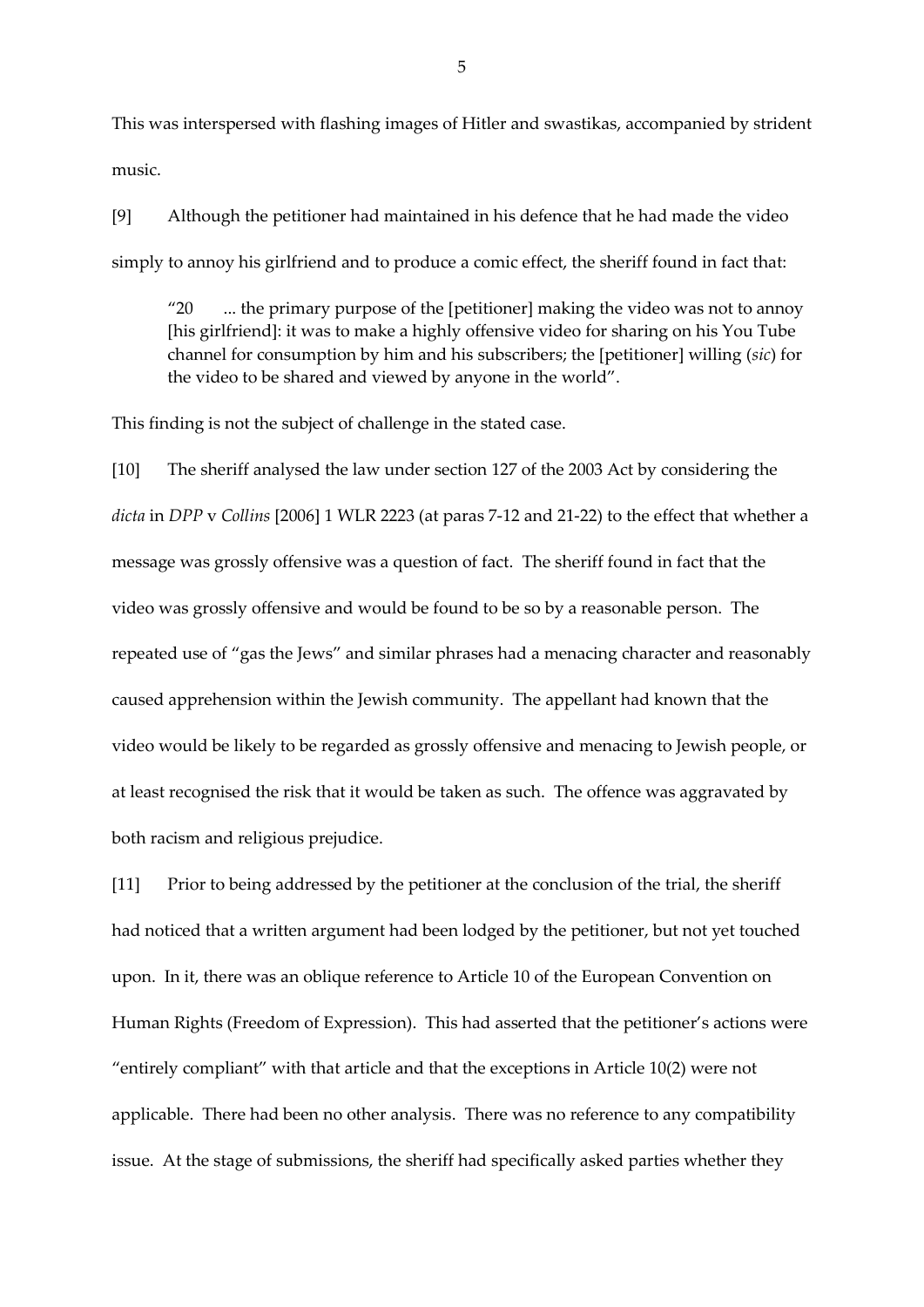intended to address him on freedom of expression at common law or in terms of the European Convention.

[12] Despite the sheriff's express invitation, which included mention of *M'bala M'bala* v *France,* unreported, 10 November 2015, App No. 25239/13, there was no reference in the defence address to Article 10. All that had been said by the petitioner about freedom of expression was that the court should be jealous to guard it. There was no compatibility minute, which, if such an issue were to be raised, ought to have been lodged in advance of the trial (Act of Adjournal (Criminal Procedure Rules) 1996, rules 40.3 and 40.6).

[13] Notwithstanding the absence of any submissions on either Article 7 or 10 during the course of the trial, the petitioner sought to introduce two matters in his application for a stated case. These came to be reflected in two of the questions posed in the final version of the case prepared by the sheriff, *viz*.:

"6. Did the prosecution and conviction of the [petitioner] unlawfully interfere with the [petitioner's] rights under articles 7 and 10 ECHR, that being said to be a compatibility issue as defined in section 288ZA of the [the Criminal Procedure (Scotland) Act 1995 ]?

7 Is section 127(1) of the Communications Act 2003 incompatible with articles 7 and 10 ECHR, that being said to be a compatibility issue as defined in section 288ZA of the 1995 Act?"

## **The sifts**

[14] On 5 July 2018, leave to appeal to the Sheriff Appeal Court (1995 Act, ss 175(2) and

180(1)) was refused by a single Appeal Sheriff (first sift) as being unarguable, with each of

the elements raised in the stated case being classified as "wholly misconceived". Of

relevance for the purposes of this petition, the Appeal Sheriff reasoned:

"6. The article 10 argument was never advanced before the sheriff and is not elucidated in any way in the ground beyond bare assertion.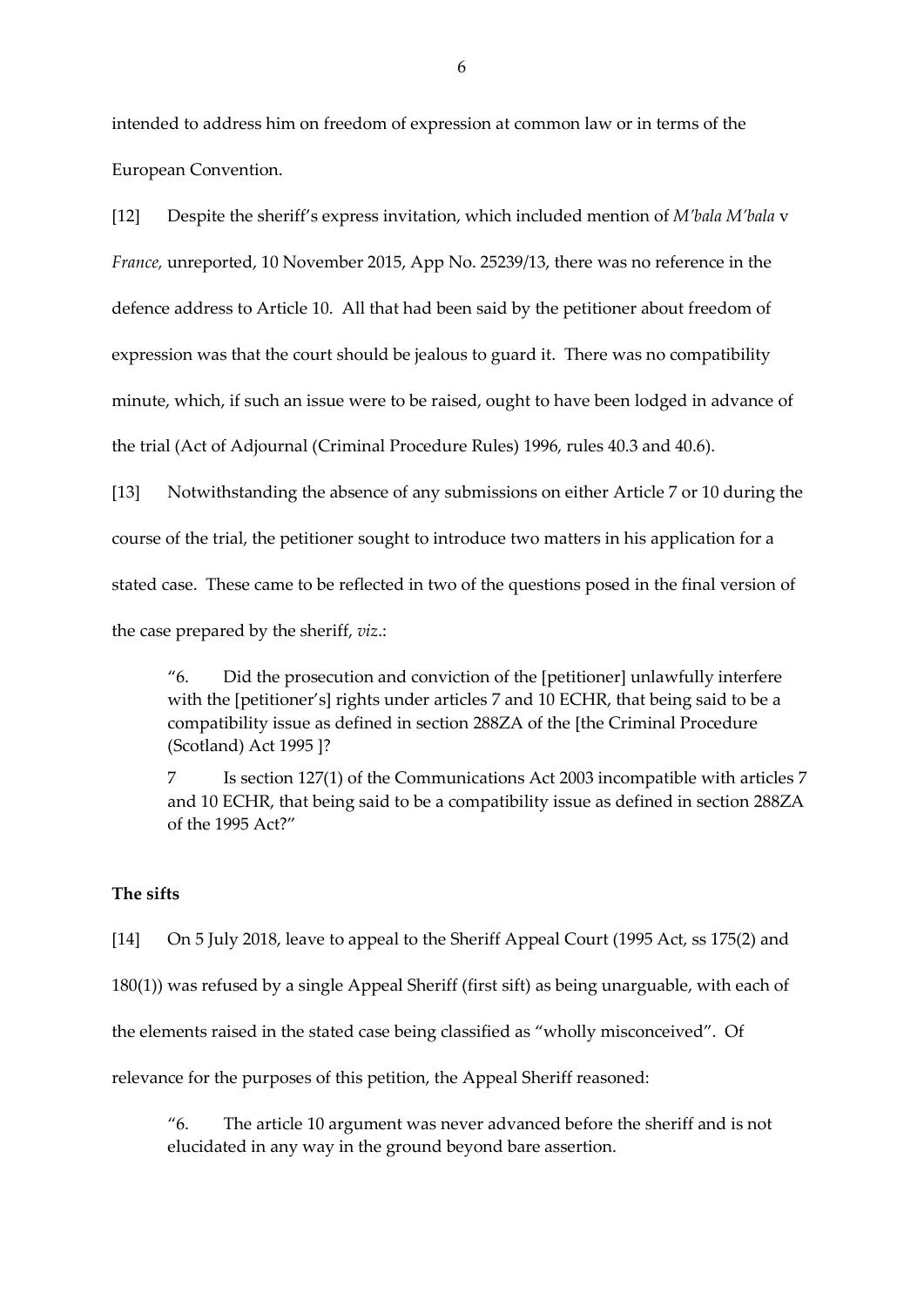7 The same is true of the incompatibility point. It is trite to observe that there is ample Convention authority to support the proposition that the right to freedom of expression may be lawfully limited".

[15] The petitioner applied to the Sheriff Appeal Court (second sift; 1995 Act, s 180(4)) enclosing an opinion of counsel, who appear to have been instructed for the first time. In relation to question 6, reference was made to *M'bala M'bala* v *France* (*supra*); the very case to which the petitioner's attention had been specifically drawn by the sheriff, but about which no submissions had been made. Contrary to the express and unchallenged finding in fact of the sheriff, counsel expressed the opinion that the video could "clearly" be understood as a joke. Under reference to *Künstler* v *Austria* [2007] ECDR 7 (180), counsel again expressed the view that, in their opinion, the video could be understood as having been made for comedic effect.

[16] In relation to question 7, counsel referred to the observations in *SW* v *United Kingdom*  (1995) 21 EHRR 363, that there could be no derogation from the guarantee enshrined in Article 7. The combination of the adjective "grossly" in section 127(1)(a) of the 2003 Act, and the possibility of what might be caught by the prohibition changing over time, left the legislation without the "reasonable foreseeability" that was required. Outlawing communications which were grossly offensive was unlikely to be seen as "necessary in a democratic society" (*Handyside* v *United Kingdom* (1976) 1 EHRR 737. The offence in section 127(1) "clearly" breached the principle of legal certainty.

[17] On 26 July 2018 the Sheriff Appeal Court refused leave to appeal. In respect of questions 6 and 7, the SAC reasoned:

"The issue of interference with article 7/10 rights was dealt with in *Collins* by Lord Bingham at para 14 of his speech. The further short answer to the point in the present case is that the sheriff did not accept the appellant's contention that his primary purpose was a comedic one. On the contrary, he found in fact ... that the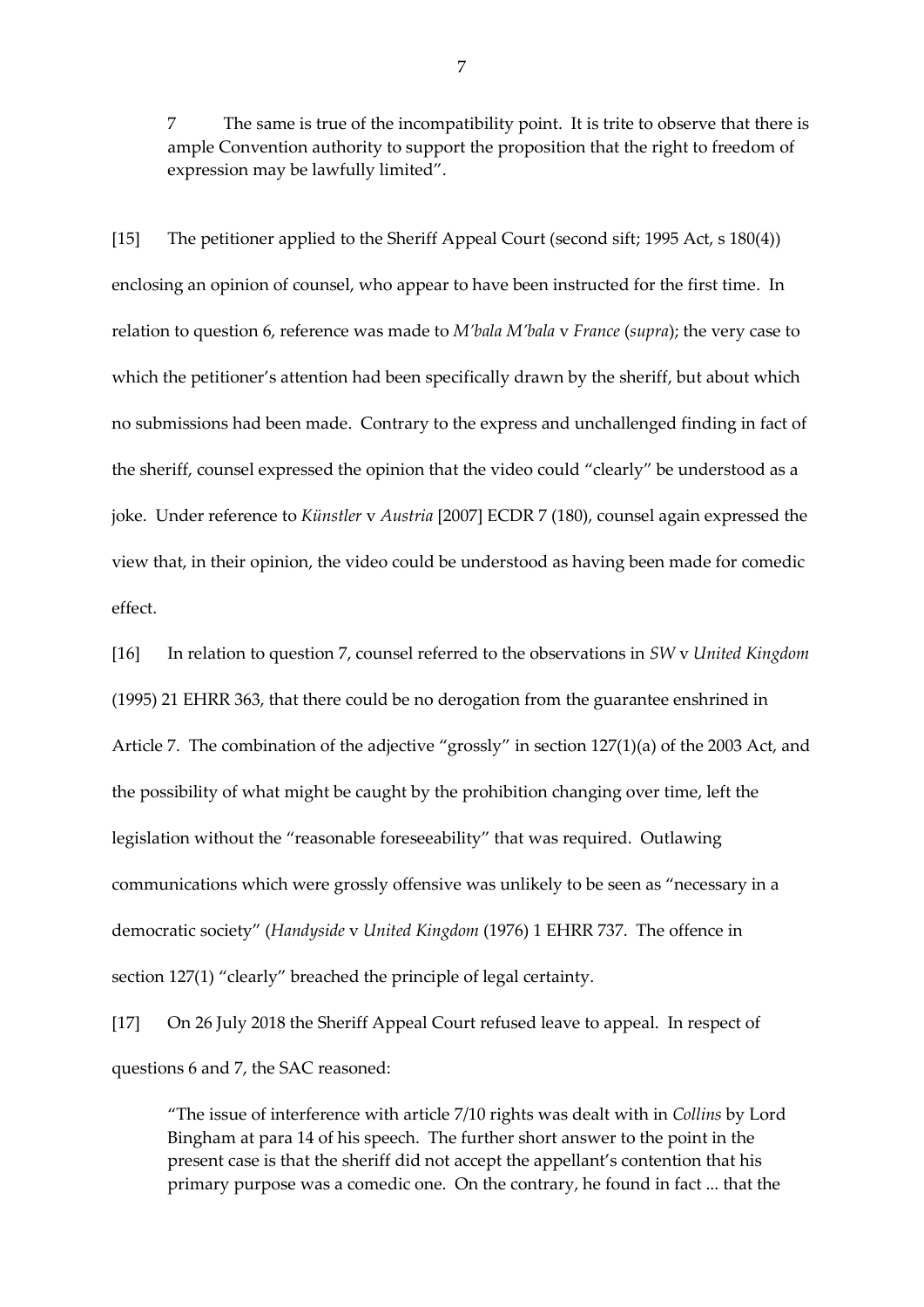appellant's primary purpose in making the video was not to annoy his girlfriend but to make a highly offensive video for sharing on his You Tube channel. Accordingly the question of interference with any supposed expression of satire or comedy simply does not arise. As regards incompatibility, it was accepted by the House of Lords in *Collins* that 'grossly offensive' has a long lineage which has never before given rise to any stateable challenge. Questions 6 and 7 are unarguable".

### **Submissions**

#### *The petitioner*

[18] The petition proceeded upon a proposition that the exercise of the *nobile officium* in favour of the petitioner was necessary to provide him with a remedy in "extraordinary and unforeseen circumstances", for the purposes of preventing injustice and to provide for the proper administration of justice. It was accepted that there was no statutory right of appeal from the second sift decision of the Sheriff Appeal Court to the UK Supreme Court. It was accepted also that it was incompetent for the petitioner to appeal from the second sift decision of the SAC to the High Court (*Mackay* v *Murphy* 2016 SC (SAC) 1 at para [10]) as the petitioner had never been a party to an appeal before the SAC (see the second sift decision in *Graham* v *HM Advocate*, unreported, High Court, 22 December 2017). An appeal lay to the UK Supreme Court only against a determination by a court of two or more judges of the High Court. The petitioner nevertheless requested that this court either grant, or refuse to grant, leave to appeal from the SAC sift decision to the UK Supreme Court.

[19] The petition, subsequent written Case and Argument and oral submissions detailed the petitioner's contentions in relation to the scope of the *nobile officium*, under reference to *Anderson* v *HM Advocate* 1974 SLT 239 (at 240). The power could only be exercised where there were extraordinary or unforeseen circumstances and there was no other remedy or procedure provided by law (see also *Wylie* v *HM Advocate* 1966 SLT 149; *Express Newspapers, Petitioners* 1999 JC 176 at 179-180).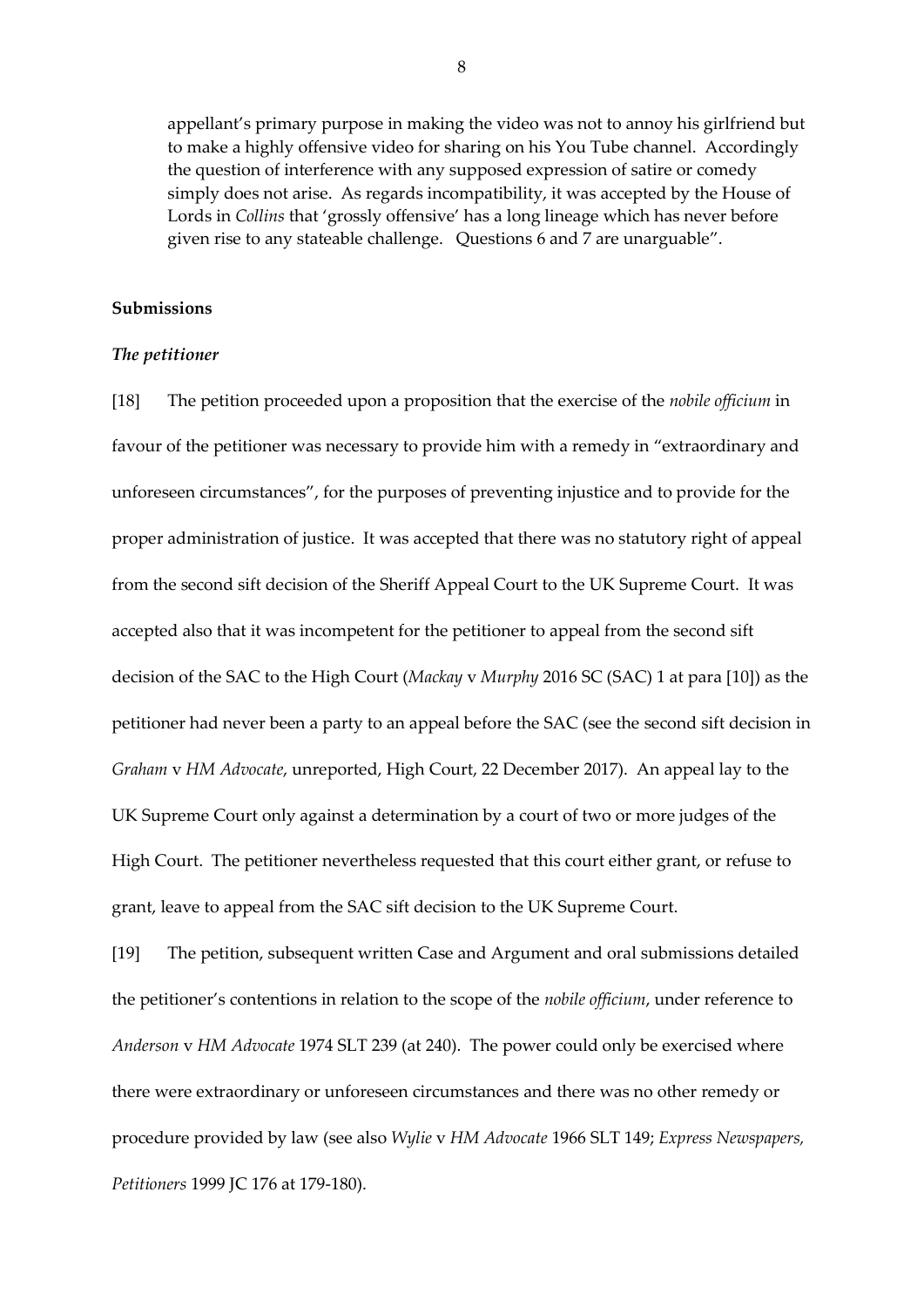[20] It was explained that, before the inception of the Sheriff Appeal Court, second sift decisions, which had been taken by the High Court, could be appealed to the UK Supreme Court (*Cadder* v *HM Advocate* 2011 SC (UKSC) 13 at paras 11-12). These included sift decision in summary cases. Section 194ZK of the 1995 Act made specific reference to decisions of the High Court in summary cases being subject to section 288AA; thus permitting the possibility of an appeal to the UK Supreme Court. The petitioner maintained that he was now prevented from appealing to the High Court by the statutory appellate structure and also to the UK Supreme Court because of the terms of section 288AA, which had remained unchanged despite the creation of the SAC.

[21] There was no policy reason why a compatibility issue in a summary prosecution should be treated differently from those arising in prosecutions on indictment. Although reference had been made in the Policy Memorandum to the Courts Reform (Scotland) Bill (at para 128) to the need to reduce the number of criminal appeals to the High Court, there had been no discussion of the consequence of a refusal of leave to appeal by the Sheriff Appeal Court at the time. There was therefore "an unanticipated and unintended lacuna". A clear intent to maintain the UK Supreme Court's primacy in summary criminal matters was shown in the Explanatory Notes to the 2014 Bill (para 204). Although refusals of leave to appeal by the SAC do not appear to have been within the scope of the consultation on the provisions dealing with compatibility issues introduced by the Scotland Act 2012 (Review of sections 34 to 37 of the Scotland Act 2012, Compatibility Issues Consultation, January 2018, para 5.2), the report had been in favour of maintaining the UK Supreme Court's constitutional jurisdiction in the manner in which it had been exercised in *Cadder* in relation to the SAC (*ibid*, Report, September 2018, para 4.5).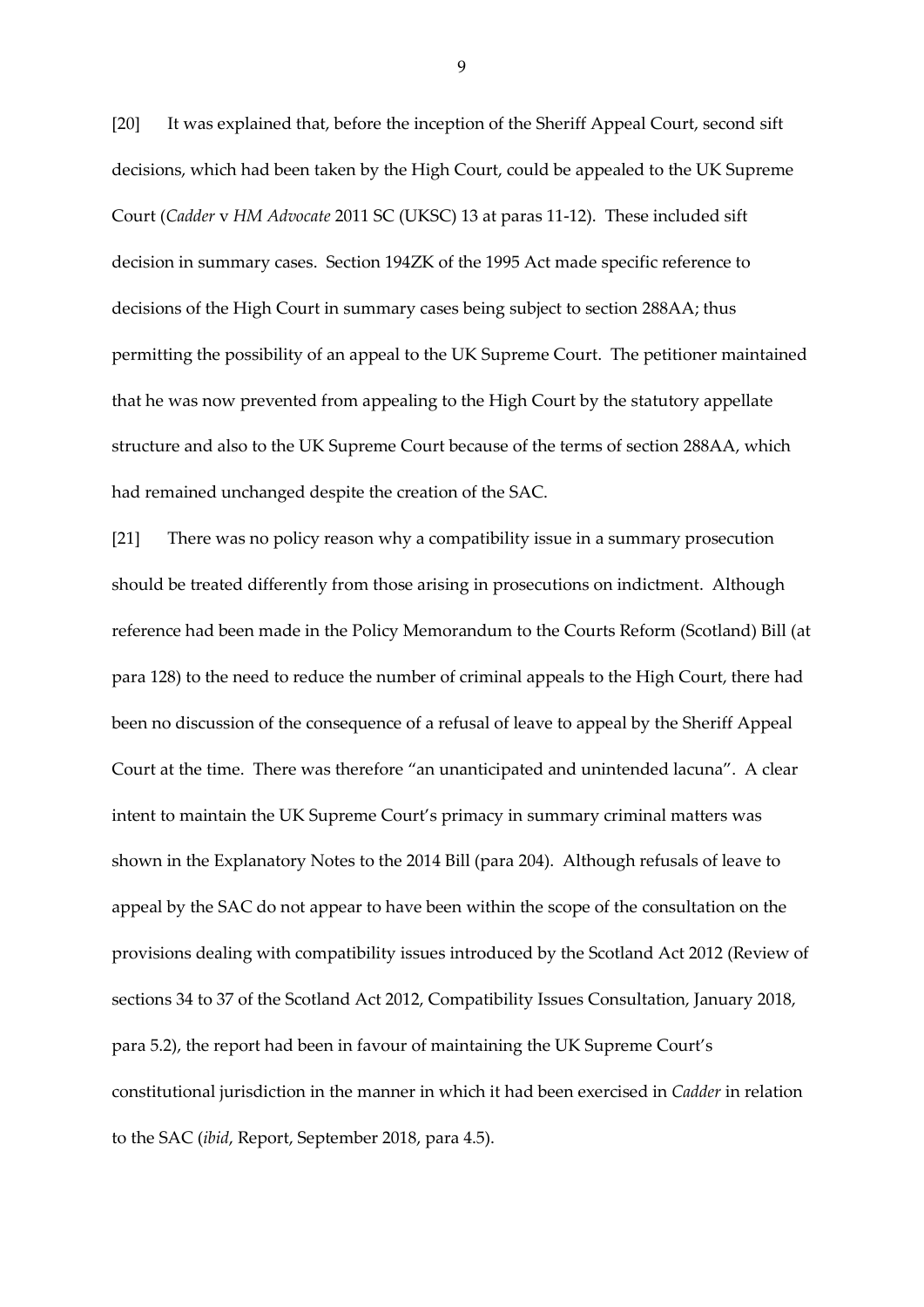[22] On 17 January 2019, in advance of the hearing set for 22 January, the court had intimated to parties, and to a potential intervenor (Index on Censorship), that it intended to hear argument solely on the issue of the competency of the petition. The petition had proceeded on an understanding that competency would be an issue. The competency of using the *nobile officium* in the circumstances averred had been raised in the respondent's Answers, which had been tendered on 8 January 2019. The court's management decision prompted the tendering of a Compatibility Issue minute which asserted that, if the court determined that the petition was incompetent, that in itself would amount to a contravention of section 6(1) of the Human Rights Act 1998 as it would be denying the petitioner "an effective remedy in respect of a Convention incompatible action". Reference was made in a supplementary written Case and Argument, which was also tendered, to *Brown* v *Stott* 2001 SC (PC) 43 at 70, *Kudla* v *Poland* (2002) 35 EHRR 11 at para [157], *Kiarie* v *Home Secretary* [2017] 1 WLR 2380 at para 49 and *Mackay* v *United Kingdom* (2011) 53 EHRR 19.

#### **The Crown**

[23] The advocate depute explained that the circumstances in which an appeal to the UK Supreme Court was available in respect of the determination of a compatibility issue was specifically defined in statute. An appeal was only available in the circumstances described in section 288AA(1) of the 1995 Act, namely where there had been a determination of an issue by two or more judges of the High Court. The matters, which were relied upon by the petitioner as compatibility issues, had not been determined by a court of two or more judges of the High Court. As such, it was not competent to grant leave (see *Follen* v *HM Advocate*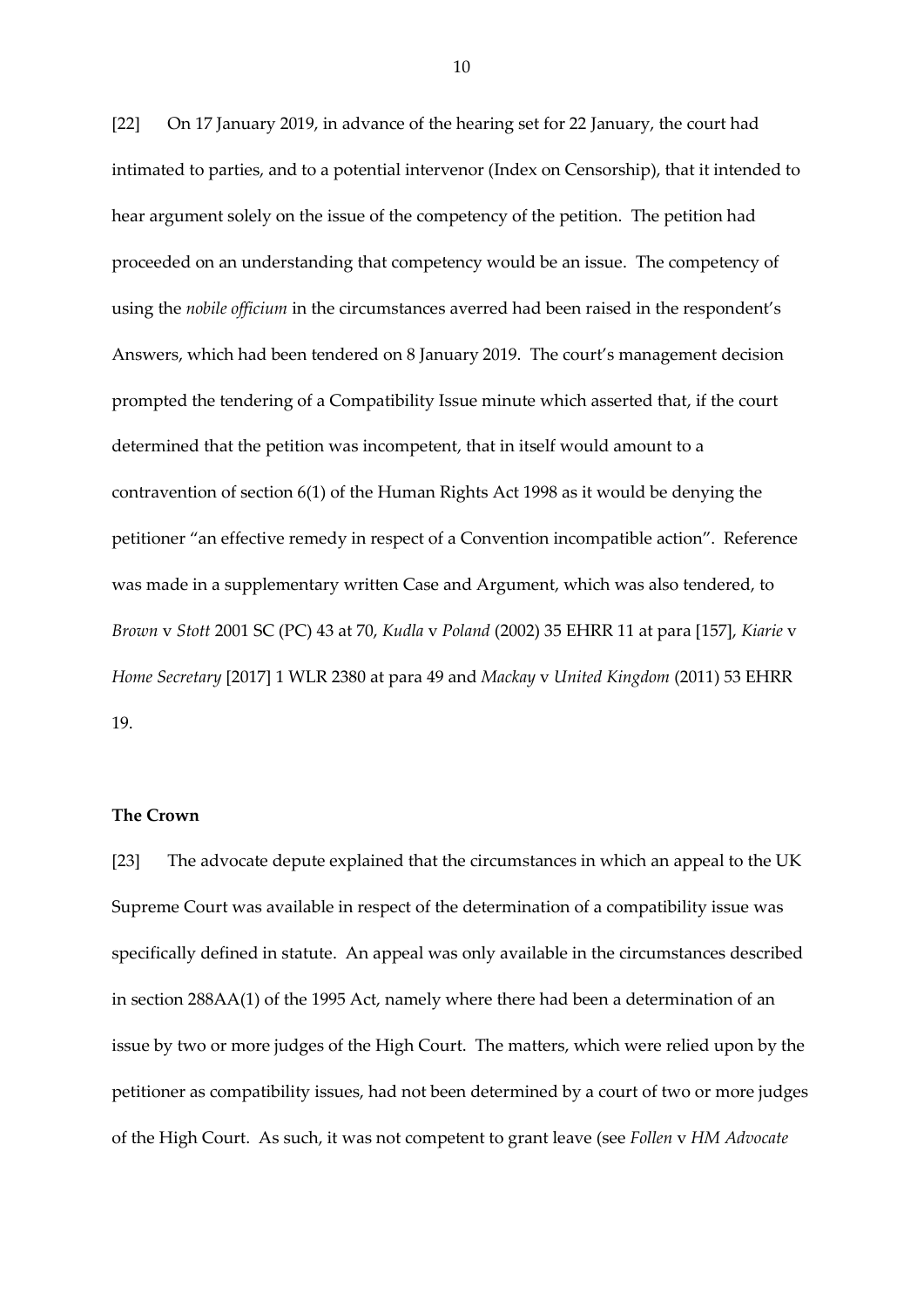2001 SC (PC) 105 at para [9]). There was no lacuna calling for the exercise of the *nobile officium*. It was not competent to grant leave in any event.

[24] The sheriff had raised the issue as to whether article 10 rights had been engaged, but the petitioner had not advanced any argument in that regard. The petitioner had not lodged a compatibility minute in advance of the trial, under rule 40.3, or thereafter, under rule 40.6. [25] The Sheriff Appeal Court had been established as part of a statutory scheme designed to ensure that summary cases were dealt with more efficiently and would proceed to the High Court only where that was properly justified (Policy Memorandum for the Civil Courts (Scotland) Bill paras 120-136). Section 194ZK of the 1995 Act was concerned with the finality of proceedings in the High Court in disposing of appeals relating to summary proceedings. It did not imply that the UK Supreme Court had any *locus* in respect of summary proceedings, other than that statutorily provided for. The 2014 Act effected a deliberate reform of the arrangements for dealing with summary appeals. Where a compatibility issue arose in summary proceedings, it was open to the sheriff to refer that to the High Court. Alternatively, the issue could otherwise be appealed to the SAC and might thereafter be referred by that court to the High Court. The SAC had exercised its statutory power available to it to refuse leave to appeal in accordance with the scheme. There was no lacuna.

[26] It was neither necessary nor appropriate for the High Court to address the issues which had been determined by the Sheriff Appeal Court. The proposed appeal raised matters which could not properly form part of a compatibility appeal to the UK Supreme Court. The relevant finding in fact had not been challenged. On question 6, whether the sheriff had been entitled to make his findings in fact did not raise a compatibility issue. The test for the offence in section 127 was whether the communication was grossly offensive.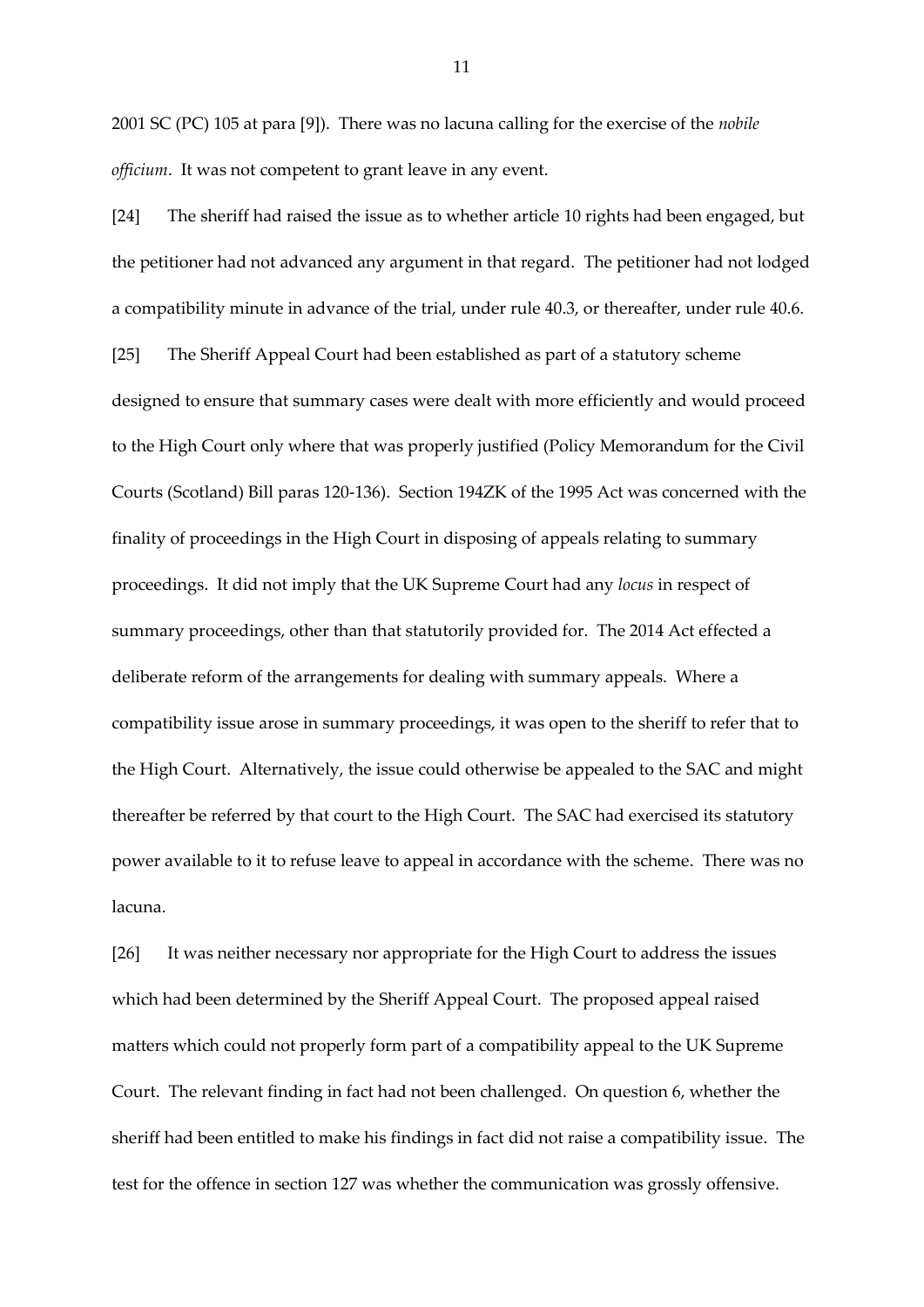The sheriff found as a fact that it was offensive and had not been intended as a joke. On question 7, whether section 127 of the 2003 Act was incompatible with Article 7 was not a compatibility issue.

### **Decision**

[27] The *nobile officium* of the High Court of Justiciary is a general power of superintendence which is available to deal with circumstances which are "extraordinary or unforeseen and where no other remedy is provided for by law" (*Anderson* v *HM Advocate* 1974 SLT 239, LJG (Emslie) at 240). It cannot be invoked to create a form of, or route to an, appeal just because no appeal is otherwise provided for (see eg *Cochrane* v *HM Advocate* 2006 JC 134). It cannot be used to create a different appellate structure, where, as here, there is already one provided, but the convicted person has simply not met the criteria (arguability) for leave to appeal. There is no appeal from the sheriff to the Sheriff Appeal Court other than that provided by statute. This requires leave of the SAC at first or second sift. There is no appeal from sift decisions of the SAC to the High Court, since there has been no appeal to the SAC to which a person has been a party in terms of the legislation (Criminal Procedure (Scotland) Act 1995, s 194ZB(2)). If it were otherwise, the purpose of the legislation, which is to ensure that appeals are dealt with at an appropriate level and in a proportionate way, would be defeated.

[28] There is no lacuna in the legislative scheme. Parliaments are presumed to know the existing state of the law (*Rookes* v *Barnard* [1964] AC 1129, Lord Reid at 1174). It was clear at the time of the Courts Reform (Scotland) Act 2014 that an appeal to the UK Supreme Court in respect of compatibility issues (and formerly devolution issues) could only be taken where there had been a decision on such an issue by two or more judges of the High Court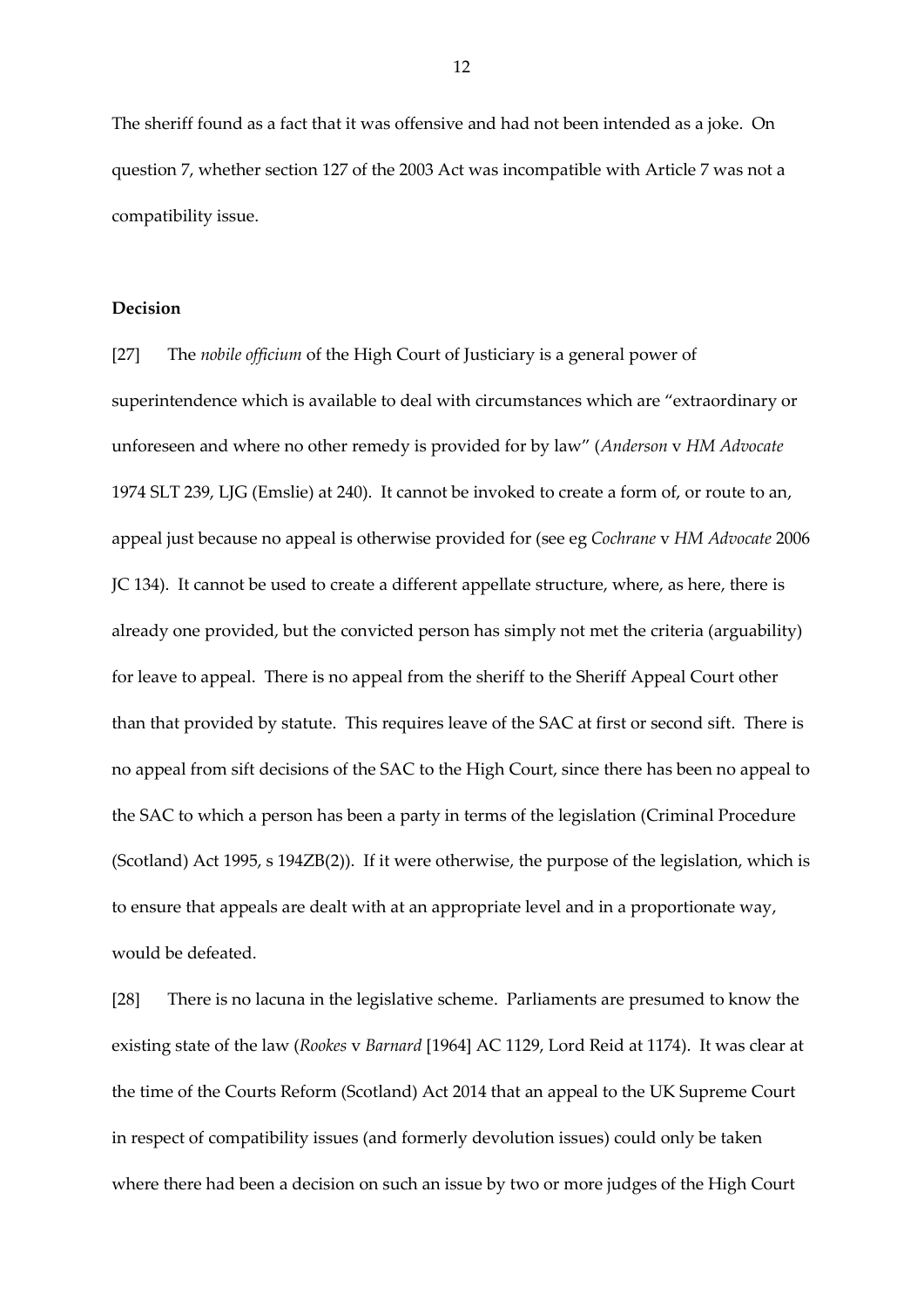(Scotland Act 1998, Sch 6 para 13(a)). This matter had only recently been explored, amidst some controversy, in *Cadder* v *HM Advocate* 2011 SC (UKSC) 13. *Cadder* had been preceded by *McDonald* v *HM Advocate* 2008 SC (PC) 1 and *Follen* v *HM Advocate* 2001 SC (PC) 105).

[29] In *Follen*, no devolution issue had been argued before, and hence determined by, the High Court. The Privy Council reasoned that therefore it had no jurisdiction to entertain an issue, upon which there had been no determination. In *McDonald*, the situation was different. The appellants had, in the course of an appeal to the High Court for which leave had been granted, applied for an order to recover "material which ought to have been disclosed" by the Crown. They had lodged devolution minutes. The High Court, sitting in its appellate capacity, refused (2008 SLT 144) the applications. It also "refused to allow the devolution minutes to be received". The Privy Council held that it retained jurisdiction because, amongst other things, a decision of the High Court not to hear and determine a devolution issue was itself a determination of that issue (Lord Hope at para [16]) and, in any event, the High Court had expressed a view on the merits of the issue.

[30] *Cadder* v *HM Advocate* (*supra*) followed the same line of reasoning. The description of the High Court procedure in *Cadder* by the UK Supreme Court (at para [11]) is that it involved an appeal to the High Court which had "never reached the stage of a full hearing". The case was dealt with by the sift procedure:

"But there is no doubt that this resulted in the refusal of the appeal and that for the reasons that were explained in *McDonald* ... it amounted to the determination of a devolution issue ...".

On one view, there never was an appeal to the High Court in *Cadder,* because leave to appeal had been refused in the first place. Nevertheless, *Cadder* must be taken as establishing that an appeal lies to the UK Supreme Court from second sift decisions of the High Court to refuse leave to appeal if the High Court has thereby determined a compatibility issue. The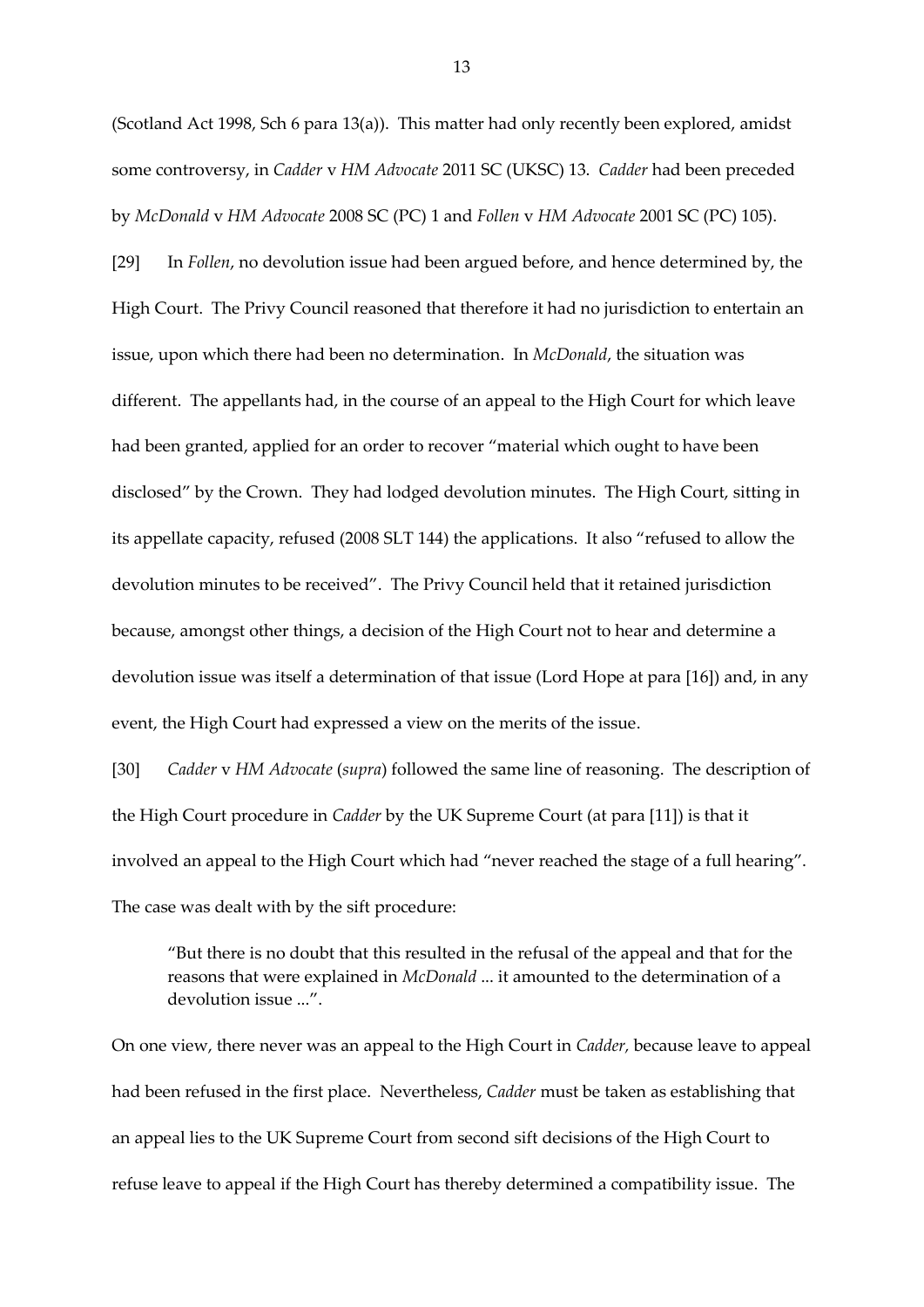same reasoning would apply to a decision of two or more judges of the High Court which refused leave to appeal on a compatibility question from the SAC to the High Court.

[31] The 2014 Act followed upon the recommendations of the Scottish Civil Courts (Gill) Review which, as the name suggests, was primarily concerned with civil proceedings. At the core of the reforms was the idea that cases ought to be resolved at an appropriate level in the judicial hierarchy (see Lord Gill's Introduction at i). One problem, which then existed in civil business, was unrestricted access to the "highest court in the land" (the Court of Session) to pursue low value civil claims. The Review therefore suggested the creation of the new intermediate Sheriff Appeal Court beyond which no civil appeals could progress without leave of the SAC or the Court of Session. The Review also recognised the impact of criminal business on the civil system. For this reason, it trespassed into the criminal justice system by proposing that the SAC should absorb not only all civil appeals from the sheriff court but also summary criminal appeals. In accordance with its central tenet of resolution of cases at an appropriate level in the hierarchy, second appeals from the SAC to the High Court of Justiciary in summary cases would require leave from the High Court.

[32] These recommendations were accepted by the Government and became section 113 of the 2014 Act for civil cases and, for criminal cases, through section 119, section 194ZB of the Criminal Procedure (Scotland) Act 1995. An appeal under the latter section can only progress if leave has been given by the High Court at the instance of a party to an appeal which has proceeded in the SAC. The decision of the High Court is final, subject to the compatibility (1995 Act, s 288AA) and devolution issue (Scotland Act 1998, Sch 6 para 13(a)) regimes which come into play, but only if two or more judges of the High Court have determined such an issue.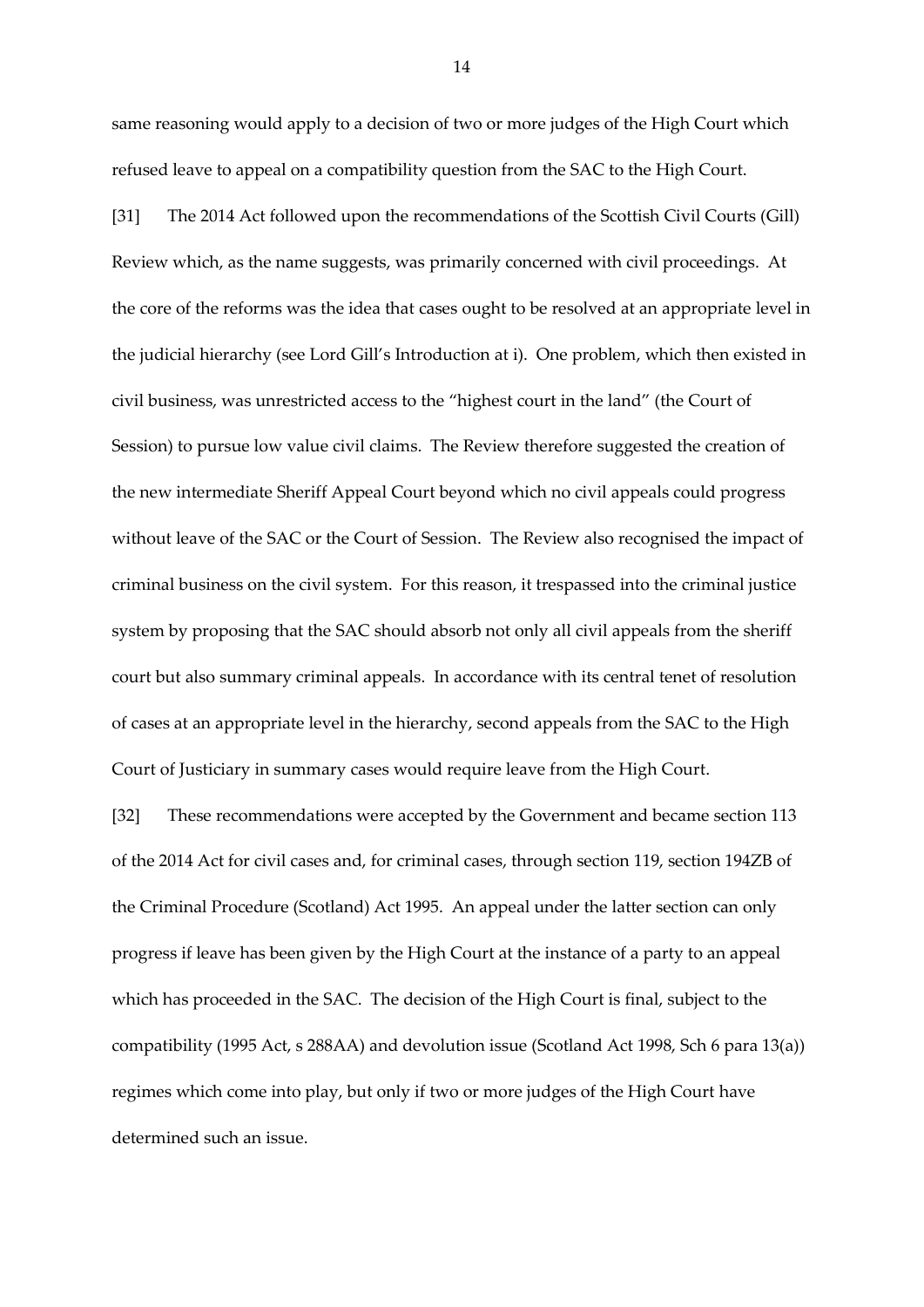[33] The scheme of the 2014 Act is to prevent summary criminal cases proceeding, first, to the Sheriff Appeal Court unless they meet the sifting procedure test in the SAC and, secondly, to the High Court unless the second appeals test is met. This case fell at the first of these hurdles. No lacuna exists. There are and were no extraordinary or unforeseen circumstances. The petitioner had an appropriate and effective remedy in the form of a proportionate appeal route through the stated case procedure. Any problem, which he may think that he has, does not stem from a deficiency or lacuna in the legislation or because of the absence of remedy, but because his appeal by stated case did not, according to the SAC, meet the test of arguability. No appeal thus proceeded. That is an entirely normal circumstance in many effective appellate systems. It is often thought necessary to have a system of leave to enable justice to be done "within a reasonable time" in all appeals. [34] If it were to be successfully argued that a lacuna did exist, it would not have been because of a failure to provide for a compatibility issue appeal from the Sheriff Appeal Court's second sift direct to the UK Supreme Court. That would by-pass the High Court of Justiciary as the final court of criminal appeal in Scotland and thus be regarded as constitutionally inept. It would have had to have been in failing to provide that, in compatibility issue cases, notwithstanding that the SAC had refused leave to appeal at second sift, the High Court could nevertheless appropriate an appeal, which had failed at the SAC sift stage, to itself. If it refused to do so, that would, on this argument, amount to a determination of a compatibility issue which could open up a channel for a third appeal to

result would follow. There is no legislative lacuna; simply a deliberate absence of an appeal route in a summary case when leave to appeal to the SAC has been refused.

the UK Supreme Court. That is not what is contended in the petition. If it were, the same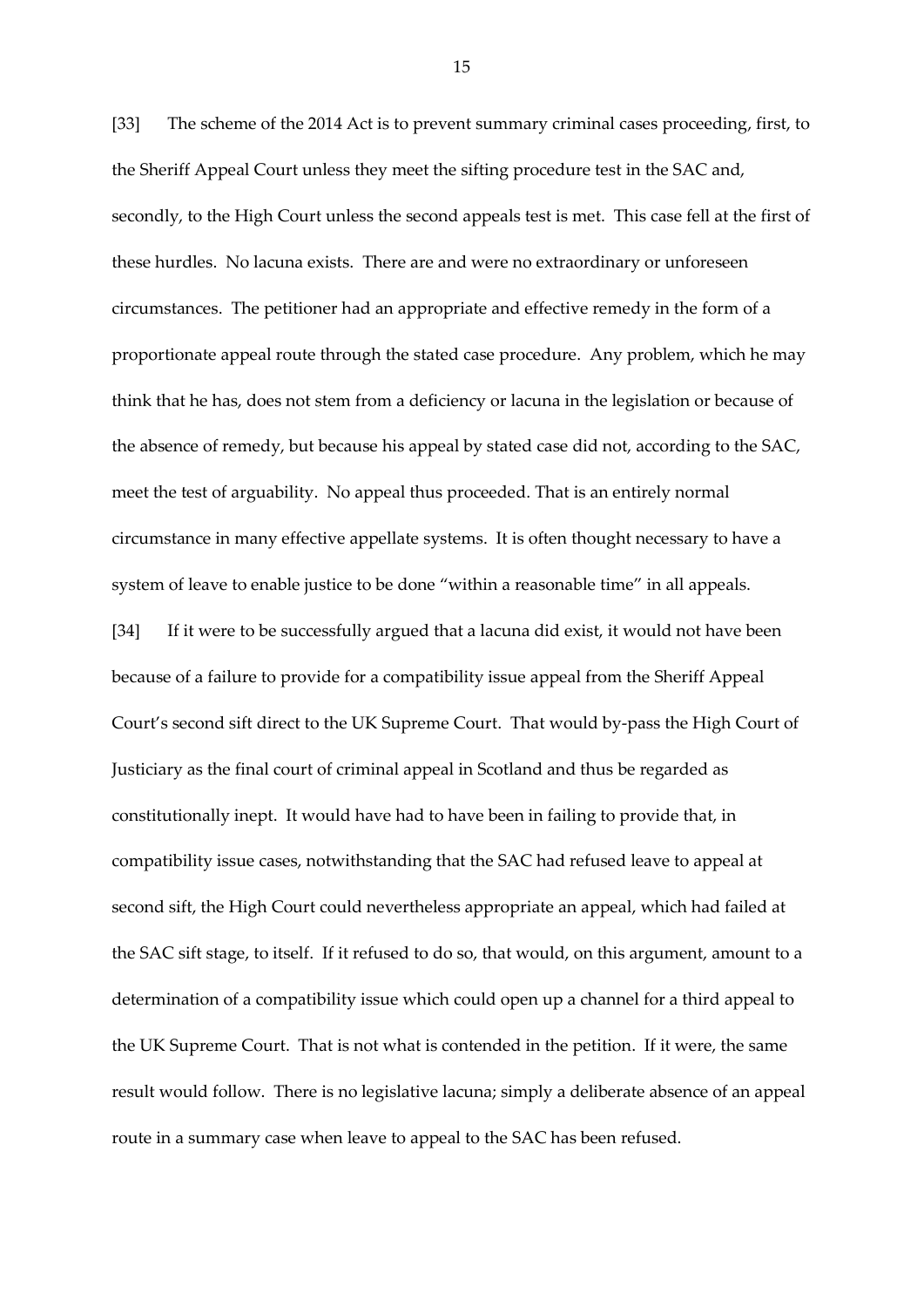[35] The halting of appeals in summary cases at the stage of the sift in the Sheriff Appeal Court is a prudent use of judicial time, especially given the volume of summary prosecution. This ought not to pose a practical problem or one of any constitutional significance. Decisions of sheriffs do not constitute binding precedent. If a compatibility issue does arise in a summary prosecution, and the accused raises it in accordance with the Criminal Procedure Rules (rules 40.3 and 40.6), which was not done in this case, either the respondent or the Advocate General may require the sheriff to refer the issue for determination by the High Court, or even the UK Supreme Court (1995 Act, s 288ZB). The accused may ask the court to do so (*ibid*), although again this petitioner did not do so. Alternatively, if no reference were sought and the issue was determined by the sheriff against the accused, if the point was an arguable one, the statutory scheme requires the SAC to grant leave to appeal. Once that is done, the additional appellate structures open up.

[36] If the appellant fails either when seeking leave to appeal to the High Court (1995 Act, s 194ZB; *Cadder* v *HM Advocate* (*supra*)) or on the merits, the option of seeking permission to appeal to the UK Supreme Court becomes an option. If, however, the challenge is against the failure to grant permission to appeal to the High Court, it has to be born in mind that, in terms of the statute, the second appeals test applies, at least to the High Court. An absolute right to seek leave to appeal to either the High Court or the UK Supreme Court, when a summary case has been sifted out of the system by the Sheriff Appeal Court, is neither necessary nor, in terms of the policy behind the Courts Reform (Scotland) Act 2014 as described in the Civil Courts Review, desirable.

[37] The court has noticed the terms of the Report on the Review of sections 34 to 37 of the Scotland Act 2012, which do not involve appeals to the Sheriff Appeal Court. It is tolerably clear (see Consultation para 5.2) that the conclusion (Report para 4.5) ought to have